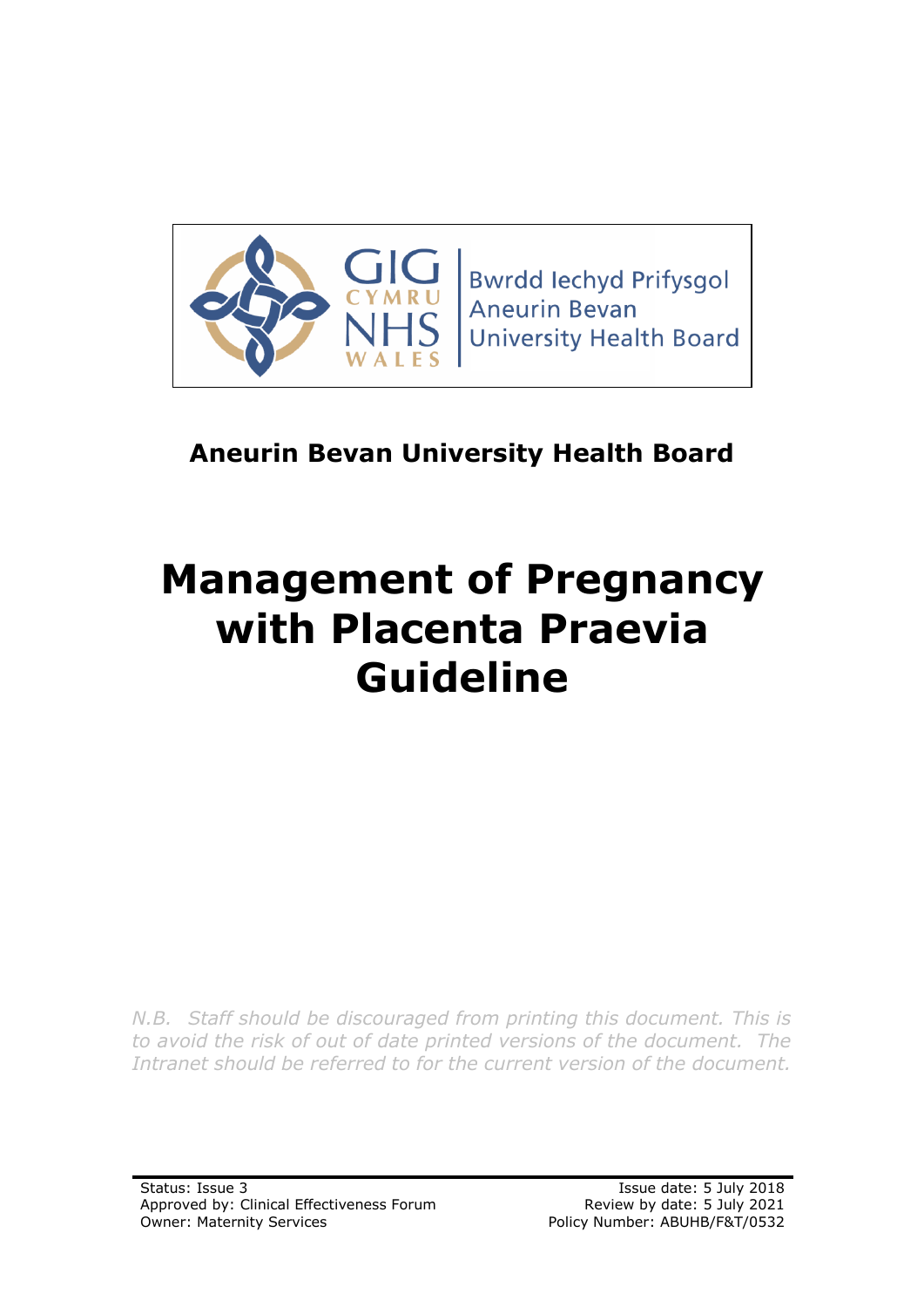#### **Contents:**

### **6 Appendices -**

| 1: Management of Pregnancy with Placenta Praevia4         |  |
|-----------------------------------------------------------|--|
| 2: Anomaly scan at 20 weeks Low lying placenta diagnosed5 |  |
| 3: Antenatal and Intra-operative Management of women with |  |
|                                                           |  |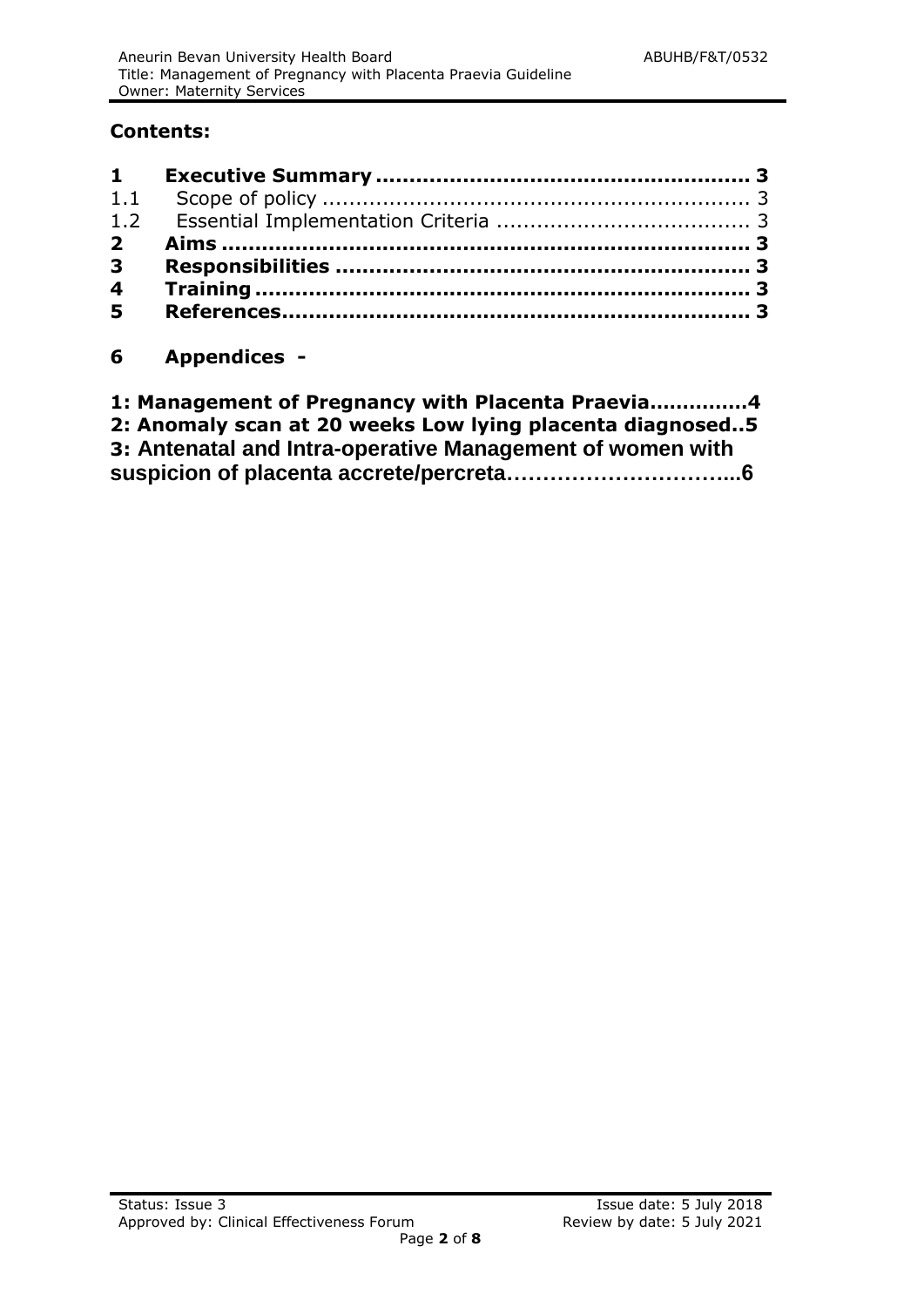#### <span id="page-2-0"></span>**Executive Summary**

This document is a clinical guideline designed to support safe and effective practice

#### <span id="page-2-1"></span>**Scope of policy**

This guideline applies to all clinicians working within maternity services

#### <span id="page-2-2"></span>**Essential Implementation Criteria**

Auditable standards are stated where appropriate

#### <span id="page-2-3"></span>**Aims**

To provide support for clinical decision making

#### <span id="page-2-4"></span>**Responsibilities**

The Gynaecology and Maternity Management team

#### <span id="page-2-5"></span>**Training**

Staff are expected to access appropriate training where provided. Training needs will be identified through appraisal and clinical supervision

#### <span id="page-2-6"></span>**References**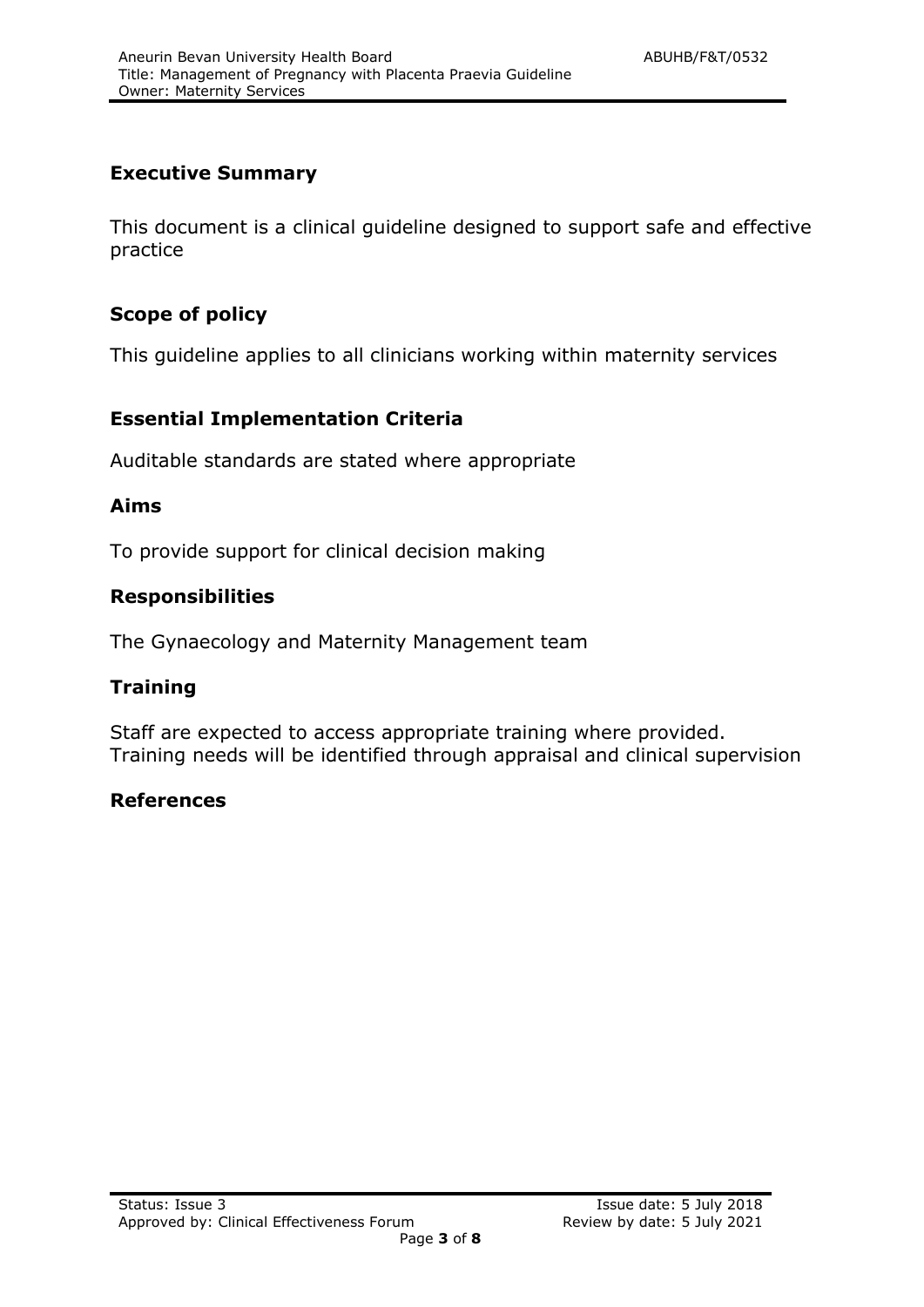#### **Appendix 1**

#### **Management of Pregnancy with Placenta Praevia**

Incidence: Placenta praevia: Singleton 2.8/1000 Twins 3.9/1000 Vasa previa 1 in 2000 to 1 in 6000

Risk factors: Multiple pregnancy Multiparity Previous LSCS/myomectomy/ placenta praevia Age  $>40$ **Smoking** 

Any patient after 20 weeks of gestation with high presenting head, abnormal lie, painless or provoked bleeding irrespective of previous scan results is suggestive of low lying placenta and definitive diagnosis should be obtained depending on ultrasound imaging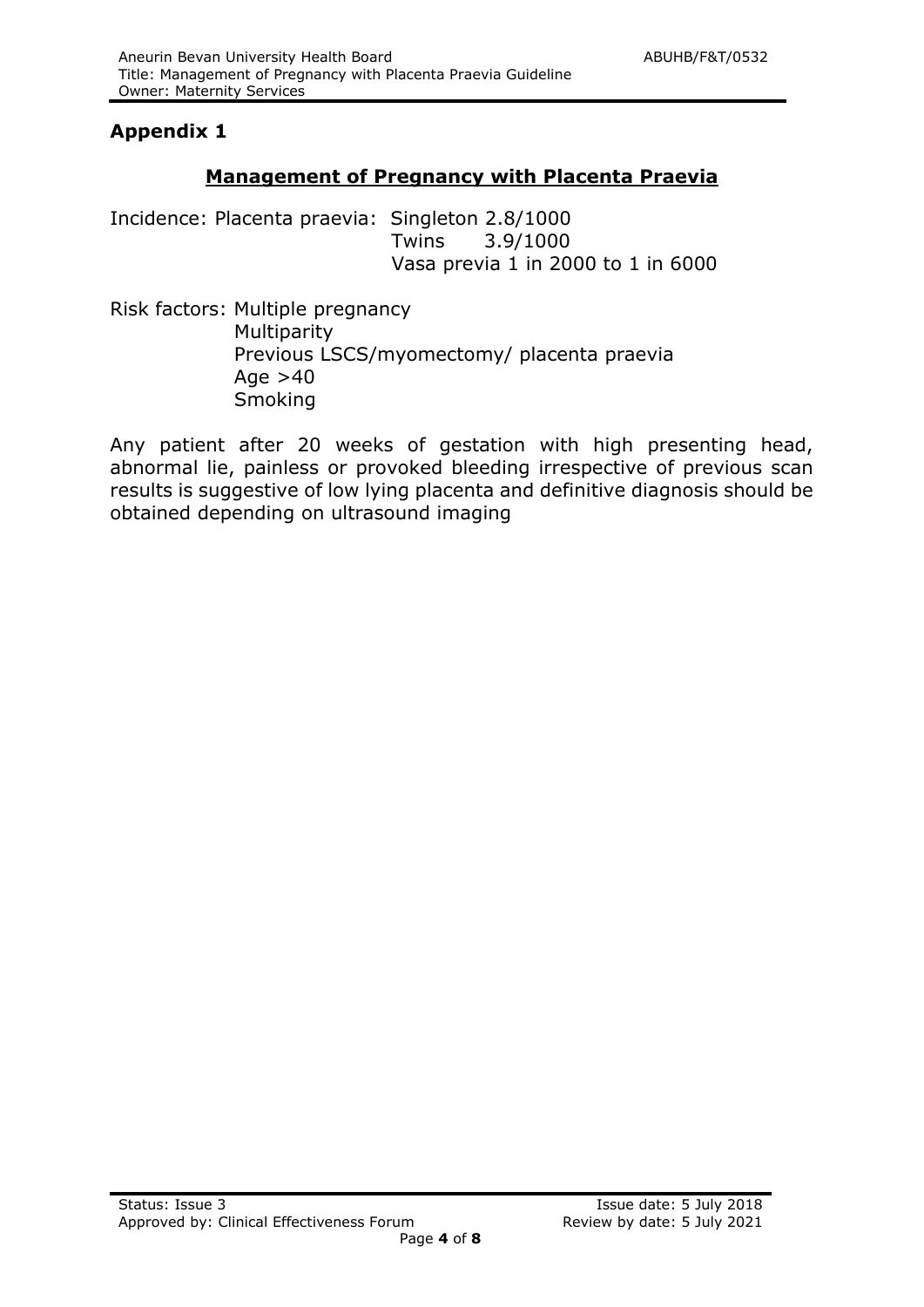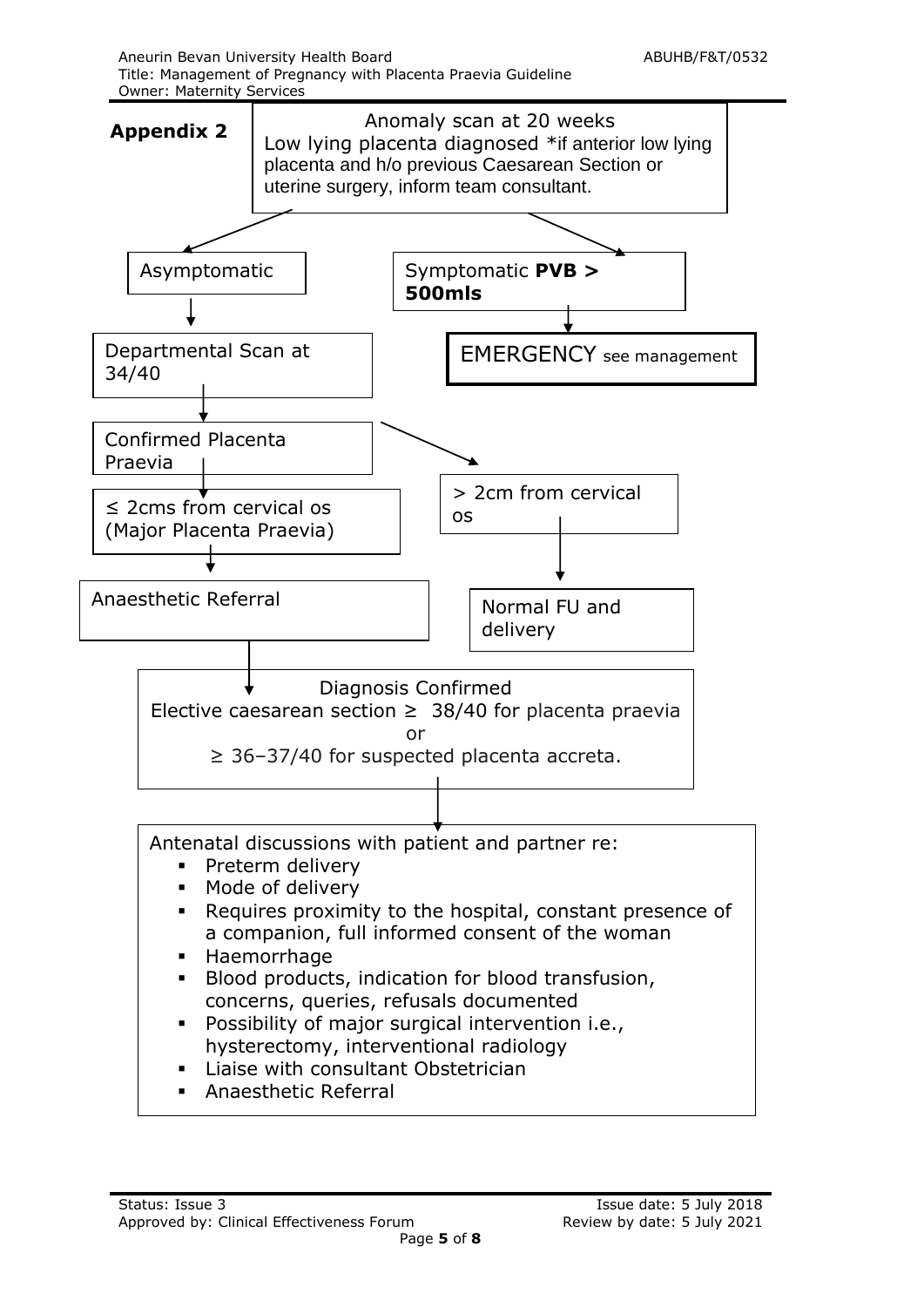#### **Appendix 3 - Antenatal and Intra-operative Management of women with suspicion of Placenta accrete/percreta in ABUHB**

**PLANNED** – In women with high risk of Haemorrhage suspected by antenatal investigations **i.e.**

 **20 week scan Placentation on a uterine scar (previous CS scar or myomectomy scar)**

**Give :** RCOG patient information leaflet on Placenta Praevia **Check:** FBC- ensure >11.5, low threshold for oral Fe therapy **Ensure :** Antenatal MRI for evidence of abnormal placental adherence between 24 and 28 weeks of gestation

 Request MRI (RGH) c/o Fiona Brook and Khulood AL-Rawi

Images to be discussed with Sarah Flemming Consultant Radiologist in Norfolk *[sarahfleming2@nhs.net](mailto:sarahfleming2@nhs.net)*

- Disc with images to be sent to S Flemming ( d/w HoM for funding) *Dr Sarah Fleming Consultant radiologist, Radiology department, Queen Elizabeth Hospital Kings Lynn, Gayton Road, Kings Lynn, NORFOLK, PE30 4ET*
- S Flemming to report back to Obstetrician image upload to CWS
- Inform and arrange availability of interventional radiologist for c/s.

**32-34 weeks**: Formulate a birth plan and inform anaesthetists and labour ward

- Check Hb from 28 week FBC correct if low
- MRSA Swabs
- Book CS date (37-38 weeks with preop steroids)
- Arrange to deliver in **RGH ( not NHH)**

**Day before CS :** normal pre-op review,

- Cross match 4 units or ensure suitable for electronic issue
- Confirm with Radiology department about availing necessary equipment

**Day of CS: Pre op balloons** to be inserted in the Radiology suit scheduled for 9:00 am

Caesarean section will take place in the LW theatre Consider having second senior obstetrician to assist Intraop- use cell saver, named person to arrange blood

resection of uterus with adherent placenta in situ.

Use **surgical techniques** to minimise blood loss (consider upper uterine midline incision if anterior previa, haemostatic sutures to placental base, Bakri balloon, B lynch suture for atony, stepwise devascularisation and hysterectomy as writtien in the LW guideline . If Placenta percreta consider wedge

**EMERGENCY- unanticipated placenta accrete/percreta at LSCS in a patient not bleeding...**

If placenta percreta is noted on opening the abdomen- **STOP**.

Note for op team:

#### **STOP**-

- Call for Senior Help
- Feasibility of interventional radiology
- Rethink the type of anaesthetic
- Cell Salvage
- Order blood
- $\bullet$  Involve 2<sup>nd</sup> consultant
- Low threshold for hysterectomy

#### **POST OP**

Ensure adequate replacement of blood products

If major haemorrhage- follow major Haemorrhage pathway + use audit tool

Care in ITU/HDU or POSW depending on complications at surgery

Debrief of patient and family by the team.

Datix for risk management